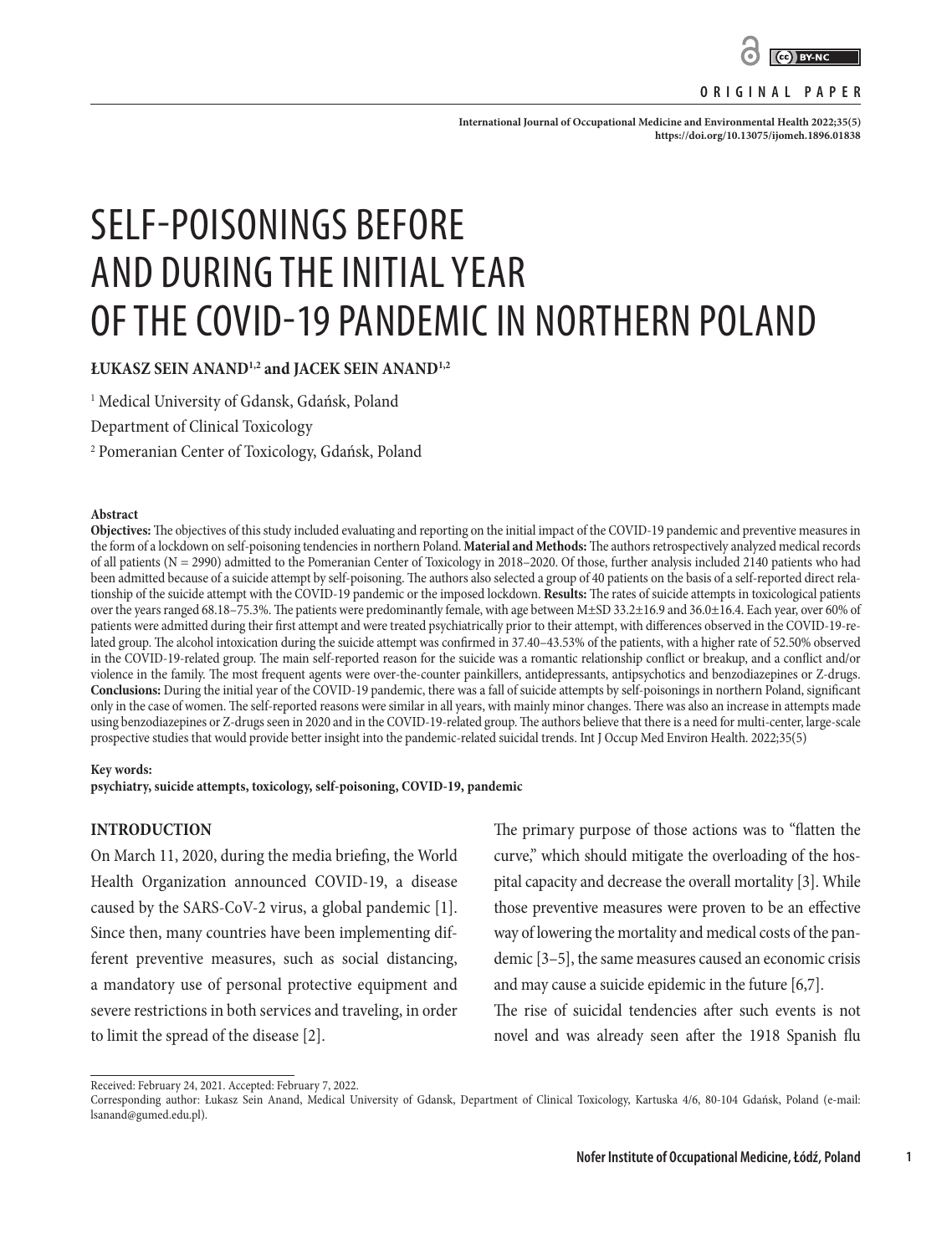and the 2003 SARS-CoV-1 [8,9]. There are various proposed mechanisms underlying such an increase in suicide attempts. Factors such as decreased social interactions [8,10], the rise of financial instability and the increased likelihood of employment loss during an economic crisis [11] are thought to be the major reasons for this effect. There is also a visible effect of the nationwide quarantine on anger, anxiety, and depression, which could also influence the suicidal incidence [12].

In this study, the authors provide a summary of nonfatal suicide attempts by self-poisoning in 2018–2020 in a northern region of Poland, and try to showcase the changes in trends seen during the initial year of the COVID-19 pandemic.

## **MATERIAL AND METHODS**

The authors analyzed medical records of all patients  $(N = 2990)$  hospitalized in the Pomeranian Center of Toxicology (PCT) in January 1, 2018–December 31, 2020. Of those, they chose these patients ( $N = 2140$ , including 803 males) who had been admitted because of a suicide attempt by self-poisoning.

Data extracted from the medical history included general demographic data, a history of previous psychiatric treatment, agents used in the suicide attempts and self-reported reasons for self-poisoning. The authors then extracted and analyzed the records of all patients ( $N = 40$ , including 16 males) who explicitly connected their reasons for selfpoisoning to the COVID-19 pandemic, regarding their job status, living environment and psychiatric diagnoses made by a psychiatric consultant in the ward.

Because of the complexity and delicacy of the suicidality subject, and in order to ensure full anonymity of the patients included into the study, each reason reported by the patient was attributed to one of 22 generalized groups of reasons. If anything could not fit into those or the patient was unable or did not want to specify the reason, it was recorded and labeled suitably.

The extracted information from medical records was then arranged in the form of 2 tables – the first one containing information about demographics and self-reported reasons for suicide attempts, and second one listing agents used in these attempts.

Because of the retrospective character and full anonymity of the patients, this study was exempt from the validation by the Bioethics Committee.

# **RESULTS**

The general information and self-reported reasons for suicide attempts were presented in Table 1.

The rates of self-poisonings in toxicological patients over the years ranged from 68.2% (2019) to 75.3% (2020). The patients were predominantly female (1327 females vs. 803 males), with age of M±SD 33.2±16.9 in 2018, 33.6±16 in 2019, and 36.0±16.4 in 2020. In the COVID-19 related group, the mean age was higher, 42±15.9. Each year, >60% of patients were admitted during their first suicide attempt and were treated psychiatrically prior to their attempt. In contrast to that, in the COVID-19-related group, 77.5% of patients were admitted during their first attempt, and 50% were treated psychiatrically prior their attempt.

Alcohol intoxication during the attempt was confirmed in 37.4–43.5% of the patients, with a higher rate of 52.5% observed in the COVID-19-related group.

The main reason reported as a trigger for suicide was "a romantic relationship conflict or breakup, and a conflict and/or violence in the family." In opposition to that, in the COVID-19-related group, the patients mostly reported "financial problems," "job loss," and "loneliness and social isolation." The agents used in the attempts were summarized in Table 2.

The most often used agents included over-the-counter (OTC) painkillers, antidepressants, antipsychotics and benzodiazepines or Z-drugs. The use of OTC painkillers had been falling each year, while that of antipsychotics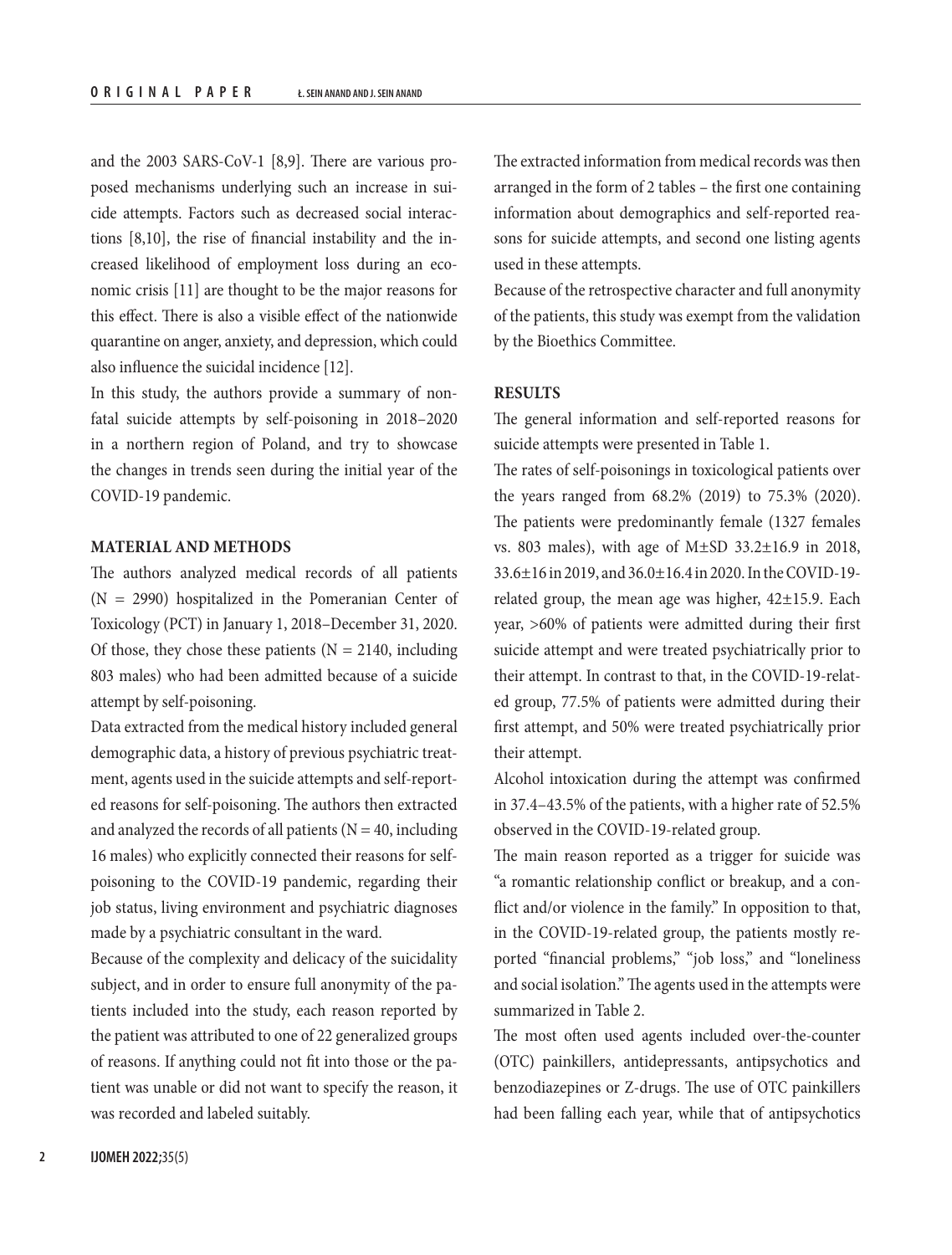**Table 1.** Demographic data and self-reported reasons for suicide attempts among patients hospitalized in 2018–2020 in the Pomeranian Center of Toxicology, Gdańsk, Poland

| Variable                                                            | 2018            | 2019       | 2020            | 2020<br>(COVID-19-related<br>group) |
|---------------------------------------------------------------------|-----------------|------------|-----------------|-------------------------------------|
| Patients admitted during the year [n]                               | 1045            | 1103       | 842             |                                     |
| Self-poisonings [n (%)]                                             | 754 (72.2)      | 752 (68.2) | 634 (75.3)      | 40 (100)                            |
| Gender [n (%)]                                                      |                 |            |                 |                                     |
| males                                                               | 276 (36.6)      | 267 (35.5) | 260(41)         | 16(40)                              |
| females                                                             | 478 (63.4)      | 485 (64.5) | 374 (59)        | 24(60)                              |
| Age [years]                                                         |                 |            |                 |                                     |
| M                                                                   | $33.2 \pm 16.9$ | 33.6±16    | $36.0 \pm 16.4$ | $42 + 15.9$                         |
| $min$ -max                                                          | $12 - 90$       | $11 - 90$  | $13 - 87$       | $17 - 76$                           |
| Alcohol intoxication during the attempt [n (%)]                     | 282 (37.4)      | 282 (37.5) | 276 (43.5)      | 21(52.5)                            |
| First suicide attempt [n (%)]                                       | 473 (62.7)      | 496 (66)   | 414 (65.3)      | 31(77.5)                            |
| Treated psychiatrically prior to the attempt [n (%)]                | 483 (64.1)      | 463 (61.7) | 432 (68.1)      | 20(50)                              |
| Self-reported reason or reasons for self-poisoning [n (%)]          |                 |            |                 |                                     |
| romantic relationship conflict or breakup                           | 211 (28)        | 230 (30.6) | 180 (28.4)      | 6(15)                               |
| conflict and/or violence in the family                              | 120 (15.9)      | 100(13.3)  | 73 (11.5)       | 4(10)                               |
| numerous reactive factors                                           | 47(6.2)         | 34(4.5)    | 33(5.2)         | 0(0)                                |
| financial problems                                                  | 45(6)           | 23(3.1)    | 21(3.3)         | 18(45)                              |
| no perceptible reason                                               | 41(5.4)         | 41(5.5)    | 28(4.4)         | 0(0)                                |
| conflict with peers                                                 | 36(4.8)         | 26(3.5)    | 14(2.2)         | 0(0)                                |
| impossible to specify the reason because of the patient's condition | 35(4.6)         | 28(3.7)    | 22(3.5)         | 0(0)                                |
| unspecified mood worsening                                          | 33(4.4)         | 15(2)      | 25(3.9)         | 0(0)                                |
| inability to cope with one's own disease                            | 32(4.2)         | 24(3.2)    | 29(4.6)         | 3(7.5)                              |
| refused to specify reasons                                          | 31(4.1)         | 60(8)      | 75 (11.8)       | 0(0)                                |
| loss of will to live                                                | 31(4.1)         | 39(5.2)    | 35(5.5)         | 0(0)                                |
| existential problems                                                | 31(4.1)         | 41(5.5)    | 28(4.4)         | 0(0)                                |
| reaction to a specified stressful situation                         | 29(3.9)         | 20(2.7)    | 17(2.7)         | 0(0)                                |
| inability to cope with an addiction                                 | 21(2.8)         | 17(2.3)    | 17(2.7)         | 0(0)                                |
| problems with school or university                                  | 21(2.8)         | 19(2.5)    | 4(0.63)         | 2(5)                                |
| death or a serious disease of an important person                   | 21(2.8)         | 24(3.2)    | 17(2.7)         | 2(5)                                |
| loneliness and social isolation                                     | 17(2.3)         | 5(0.7)     | 11(1.7)         | 7(17.5)                             |
| attempt to influence one's family or friends                        | 16(2.1)         | 3(0.4)     | 6(1)            | 0(0)                                |
| anxiety and restlessness                                            | 16(2.1)         | 12(1.6)    | 24(3.8)         | 0(0)                                |
| job-related stress                                                  | 14(1.9)         | 14(1.9)    | 13(2.1)         | 1(2.5)                              |
| psychotic episode                                                   | 13(1.7)         | 19(2.5)    | 17(2.7)         | 0(0)                                |
| job loss                                                            | 11(1.5)         | 3(0.4)     | 14(2.2)         | 10(25)                              |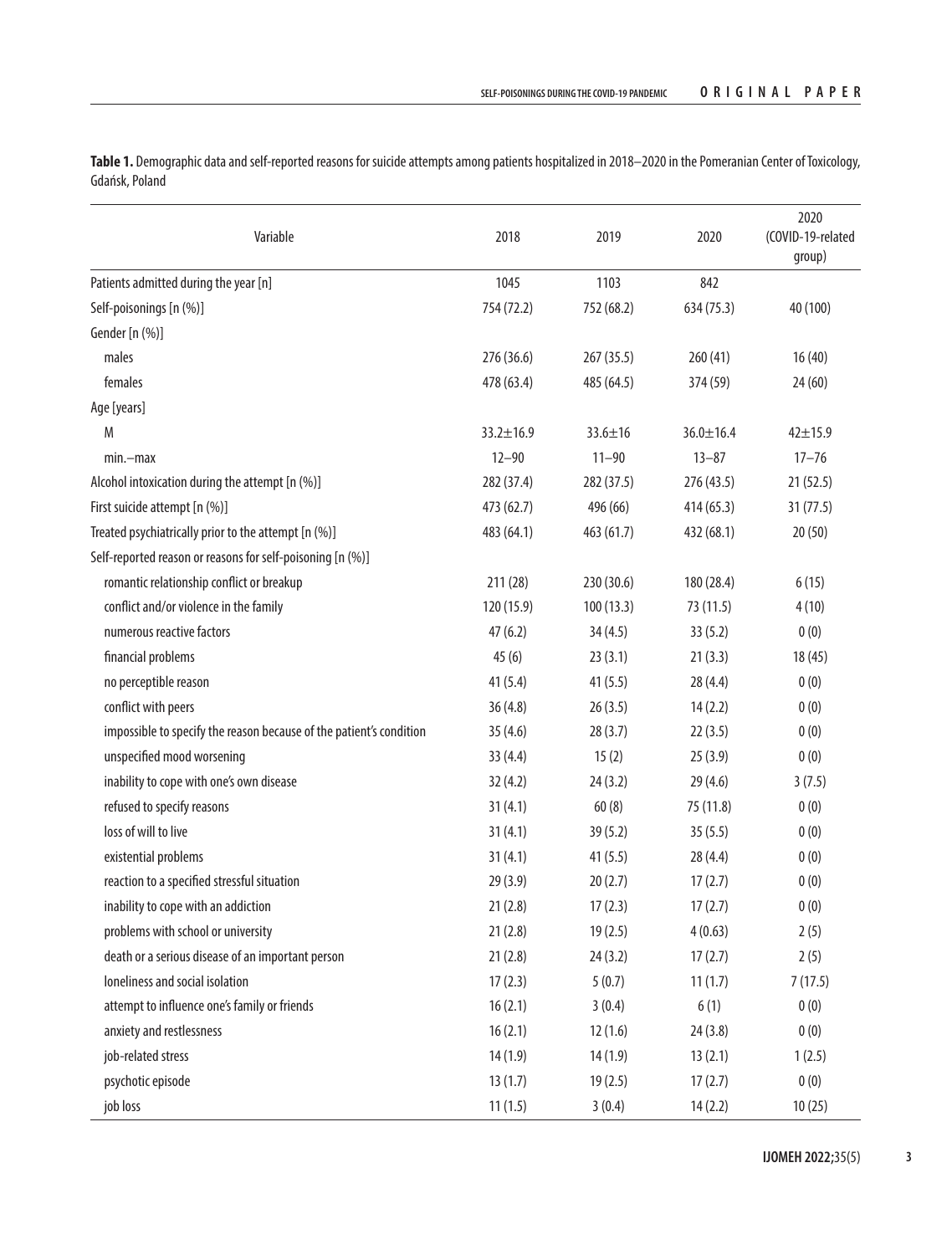**Table 1.** Demographic data and self-reported reasons for suicide attempts among patients hospitalized in 2018–2020 in the Pomeranian Center of Toxicology, Gdańsk, Poland – cont.

| Variable                                                             | 2018    | 2019    | 2020   | 2020<br>(COVID-19-related<br>group) |
|----------------------------------------------------------------------|---------|---------|--------|-------------------------------------|
| Self-reported reason or reasons for self-poisoning $[n (%)] - cont.$ |         |         |        |                                     |
| problems with the law                                                | 11(1.5) | 12(1.6) | 5(0.8) | 0(0)                                |
| other                                                                | 5(0.7)  | 3(0.4)  | 1(0.2) | 0(0)                                |
| fear of a COVID-19 infection or transmission                         | 0(0)    | 0(0)    | 4(0.6) | 4(10)                               |

**Table 2.** Agents used in suicidal attempts by self-poisoning among patients hospitalized in 2018–2020 in the Pomeranian Center of Toxicology, Gdańsk, Poland

| Group                      | <b>Drugs</b><br>[n (%)] |            |            |                        |
|----------------------------|-------------------------|------------|------------|------------------------|
|                            | 2018                    | 2019       | 2020       | COVID-19-related group |
| OTC painkillers            | 231 (30.6)              | 185 (24.6) | 135 (21.3) | 12(30)                 |
| Antidepressants            | 201 (26.7)              | 187 (24.9) | 177 (27.9) | 11(27.5)               |
| Antipsychotics             | 192 (25.5)              | 202 (26.9) | 184 (29)   | 6(15)                  |
| Benzodiazepines or Z-Drugs | 135 (17.9)              | 134 (17.8) | 157 (24.8) | 15(37.5)               |
| <b>Opioids</b>             | 55(7.3)                 | 43 (5.7)   | 41(6.5)    | 4(10)                  |
| Anticonvulsants            | 45(6)                   | 80 (10.6)  | 46(7.3)    | 5(12.5)                |
| Hypotensives               | 41(5.4)                 | 36(4.8)    | 42(6.6)    | 7(17.5)                |
| Antihistamines             | 43 (5.7)                | 50(6.6)    | 34(5.4)    | 2(5)                   |
| <b>Mood Stabilizers</b>    | 36(4.8)                 | 38(5.1)    | 37(5.8)    | 2(5)                   |
| <b>Stimulants</b>          | 20(2.7)                 | 6(0.8)     | 19(3)      | 0(0)                   |
| β-blocker                  | 20(2.7)                 | 35(4.7)    | 28(4.4)    | 4(10)                  |
| Antimicrobial              | 15(2)                   | 8(1.1)     | 5(0.8)     | 0(0)                   |
| <b>HRT</b>                 | 13(1.7)                 | 4(0.5)     | 12(1.9)    | 1(2.5)                 |
| Miorelaxant                | 7(0.9)                  | 19(2.5)    | 9(1.4)     | 2(5)                   |
| Hypoglycemic               | 2(0.3)                  | 13(1.7)    | 19(3)      | 1(2.5)                 |
| Antacids                   | 9(1.2)                  | 2(0.3)     | 3(0.5)     | 0(0)                   |
| <b>Barbiturates</b>        | 2(0.3)                  | 3(0.4)     | 2(0.3)     | 0(0)                   |
| <b>Others</b>              | 45(6)                   | 38(5.1)    | 34(5.4)    | 1(2.5)                 |
| Unknown                    | 1(0.1)                  | 6(0.8)     | 1(0.2)     | 0(0)                   |

HRT – hormone replacement therapy; OTC – over-the-counter.

had been rising. The exception of the trend was observed in the COVID-19-related group, where OTC painkillers were as frequently used as in 2018, and antipsychotics were less common. The use of benzodiazepines and

Z-drugs was constant in both 2018 and 2019, with a visible rise in 2020. The COVID-19-related group used similar agents, with hypotensives being used more often than antipsychotics.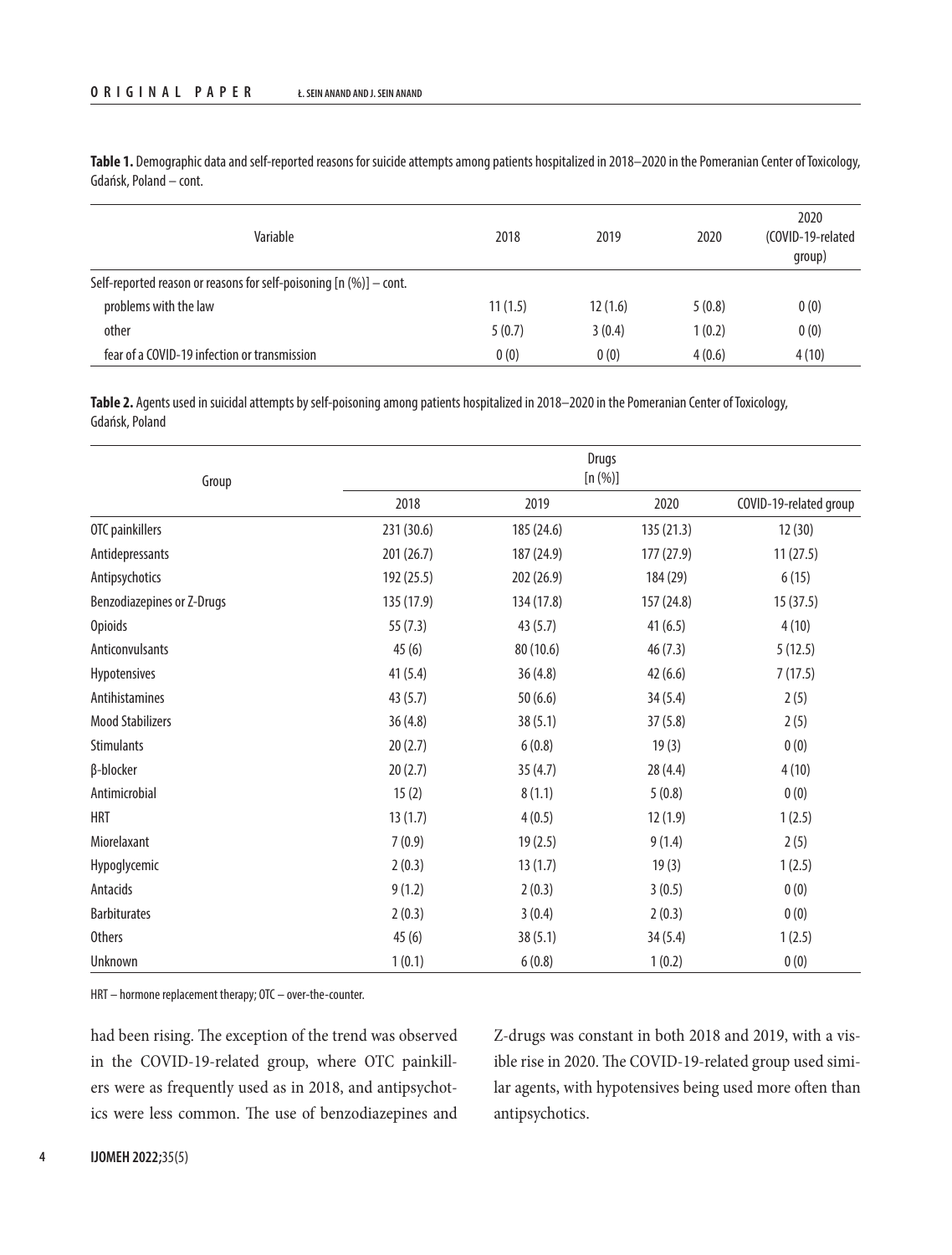More than half ( $N = 22$ , including 9 males) of the patients reporting reasons related to the COVID-19 were not actively employed at the time of their suicide attempts. More specifically, 8 of them lost their jobs during the pandemic, 6 did not specify the time of losing their jobs, and 8 were students. The structure of the patients' job status was presented in Table 3.

Of all 40 COVID-19-related patients, 35 (14 males) were psychiatrically diagnosed in the ward. The most common diagnoses made by a psychiatrist consultant were mental and behavioral disorders due to the abuse of alcohol  $(N = 13, 7 \text{ males})$ , and a reaction to severe stress and adjustment disorders ( $N = 13$ , 4 males).

Five of the patients (2 males) discharged themselves on their own demand before the consultation and were transferred to the psychiatric ward for further examination.

Unfortunately, the authors could not obtain the corresponding results. The psychiatric diagnoses of the patients examined in the unit in question were summarized in Table 4.

# **DISCUSSION**

Self-poisoning is the second most commonly used method of suicide attempts worldwide, with hanging being the leading method and cause of suicidal mortality [13]. While it is one of the most commonly used methods, most of the self-poisoning outcomes are non-fatal, and thus, paradoxically, it remains one of the "safest" ways of attempting suicide. Albeit, the first self-poisoning is regarded as a predictor of future suicide attempts and premature death. It should not be disregarded as it may precede other, more lethal forms of suicide attempts in the future [14].

In this study, the authors present the general characteristics of patients hospitalized because of acute self-poisoning in 2018–2020, and further analyze those patients who in 2020 had explicitly connected the COVID-19 pandemic to their attempt.

|                        | Patients       |  |  |
|------------------------|----------------|--|--|
| <b>Occupation</b>      | $(N = 40)$     |  |  |
|                        | [n]            |  |  |
| Jobless                | 14             |  |  |
| Student                | 8              |  |  |
| Entrepreneur           | 4              |  |  |
| Pensioner              | 4              |  |  |
| Ship's steward         | $\overline{2}$ |  |  |
| <b>Teacher</b>         | $\overline{2}$ |  |  |
| <b>Builder</b>         | 1              |  |  |
| <b>Nurse</b>           | 1              |  |  |
| Fish processing worker | 1              |  |  |
| Taxi driver            | 1              |  |  |
| Maid in a nursing home | 1              |  |  |
| Unknown                | 1              |  |  |

**Table 3.** The structure of the job status of the patients that related their suicide attempt to the COVID-19 pandemic, hospitalized in 2018–2020 in the Pomeranian Center of Toxicology, Gdańsk, Poland,

The most notable finding is that the number of self-poisonings fell throughout 2020 (634 in 2020 vs. 752 in 2019 and 754 in 2018). While it may be influenced by the general reduction of admittances and transfers between the wards, as seen during the pandemic, it could also be related to the initial decline of suicide rates, which was also observed in different countries [15]. While this initial decline may seem optimistic, the observations such as those made in Japan highlight a possibility of an increase following the decline [16]. It should be taken into consideration, as increases in suicidal tendencies related to the pandemic were previously observed [8,9].

The vast majority of the patients involved in the analysis, regardless of the year, were female with varied ratios across the years, which was close to 2:3. The females were the predominant gender in both 2020 and the COVID-19-related group, which is consistent with Japanese findings of women being more susceptible to suicidal attempts during a pandemic [17]. However, it is worth mentioning that the ratio of men to women in 2020 was higher than in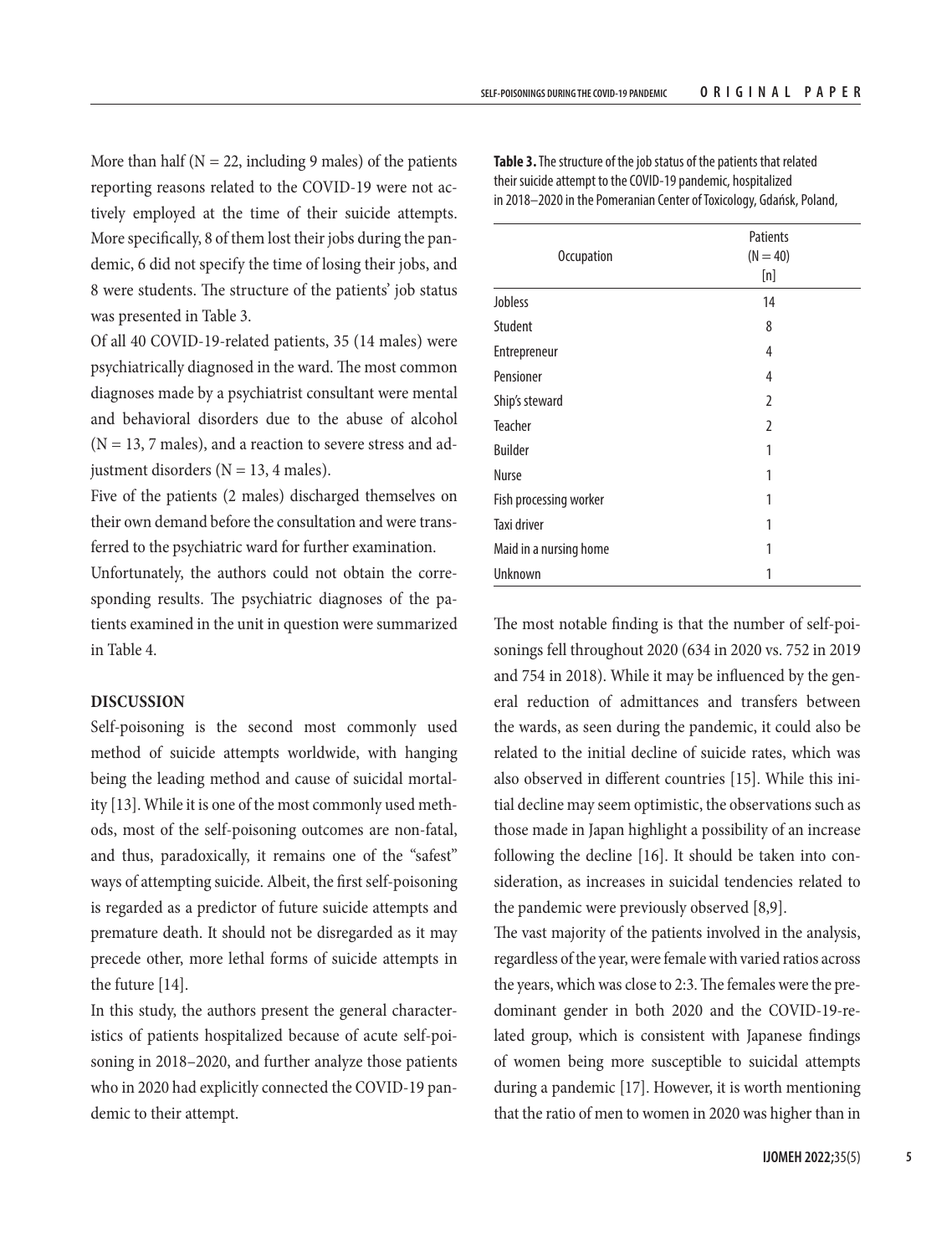| ICD-10 code     | Code description                                                                                      | Consulted patients<br>$(N = 40)$<br>[n (%)] |
|-----------------|-------------------------------------------------------------------------------------------------------|---------------------------------------------|
| F <sub>10</sub> | mental and behavioral disorders due to the abuse of alcohol                                           | 13(37.2)                                    |
| F43             | reaction to severe stress, and adjustment disorders                                                   | 13(37.2)                                    |
| Z03.2           | observation for suspected mental and behavioral disorders                                             | 9(25.7)                                     |
| F61             | mixed and other personality disorders                                                                 | 3(8.6)                                      |
| F41             | other anxiety disorders                                                                               | 2(5.7)                                      |
| F33             | recurrent depressive disorder                                                                         | 2(5.7)                                      |
| F32             | depressive episode                                                                                    | 2(5.7)                                      |
| F19             | mental and behavioral disorders due to multiple drug use and the use of other psychoactive substances | 2(5.7)                                      |
| Z63             | other problems related to the primary support group, including family circumstances                   | 1(2.9)                                      |
| F50             | eating disorders                                                                                      | 1(2.9)                                      |
| F44             | dissociative disorders                                                                                | 1(2.9)                                      |
| F <sub>20</sub> | schizophrenia                                                                                         | 1(2.9)                                      |
| F13             | mental and behavioral disorders due to the use of sedatives or hypnotics                              | 1(2.9)                                      |
| F <sub>06</sub> | other mental disorders due to brain damage and dysfunction, and due to physical disease               | 1(2.9)                                      |
| F34             | persistent mood disorder                                                                              | 1(2.9)                                      |

Table 4. Psychiatric diagnoses made by a psychiatrist consultant of the patients that related their suicide attempt to the COVID-19 pandemic, hospitalized in 2018–2020 in the Pomeranian Center of Toxicology, Gdańsk, Poland

both 2018 and 2019. While the number of men attempting suicide in 2020 was only insignificantly lower (2.7% fewer cases) than in 2019, the number of women presented a significant drop (22.9% fewer cases) in 2019–2020.

The average age of the patients in each year was similar, corresponding to their fourth decade of life. The distribution was also even each year, with a group in their second decade of life being the most numerous, and each subsequent decade becoming smaller in numbers. In opposition to this was the COVID-19-related group, in which the average age corresponded to the fifth decade, and these patients also formed the most numerous subgroup in the cohort. It is worth noting that this subgroup is especially susceptible to the job loss and inability to find a new one. Many of these people are unable to work remotely, have no financial support from either parents or children, and are often unpreferable during recruitment because of their age.

This is important in the pandemic context, as the biggest group of patients in the COVID-19-related group were jobless people who had lost their job due to, or could not find a new one because of, the lockdown. It is worth mentioning that the second biggest group was composed of students. While a minority of them reported an economic reason, the majority pointed to loneliness, social isolation or struggling with remote studying at the university as their major causes.

The most often reported reasons for suicide attempts included a romantic relationship conflict or breakup, and a conflict and/or violence in the family. Opposed to that, in the COVID-19-related group, most patients reported financial instability and losing their job, both of which represent a socio-economic burden of the pandemic on mental health. While those 2 reasons were predominant in the COVID-19-related patients, it is worth noting that, in 2018 and 2019, the absolute numbers of patients re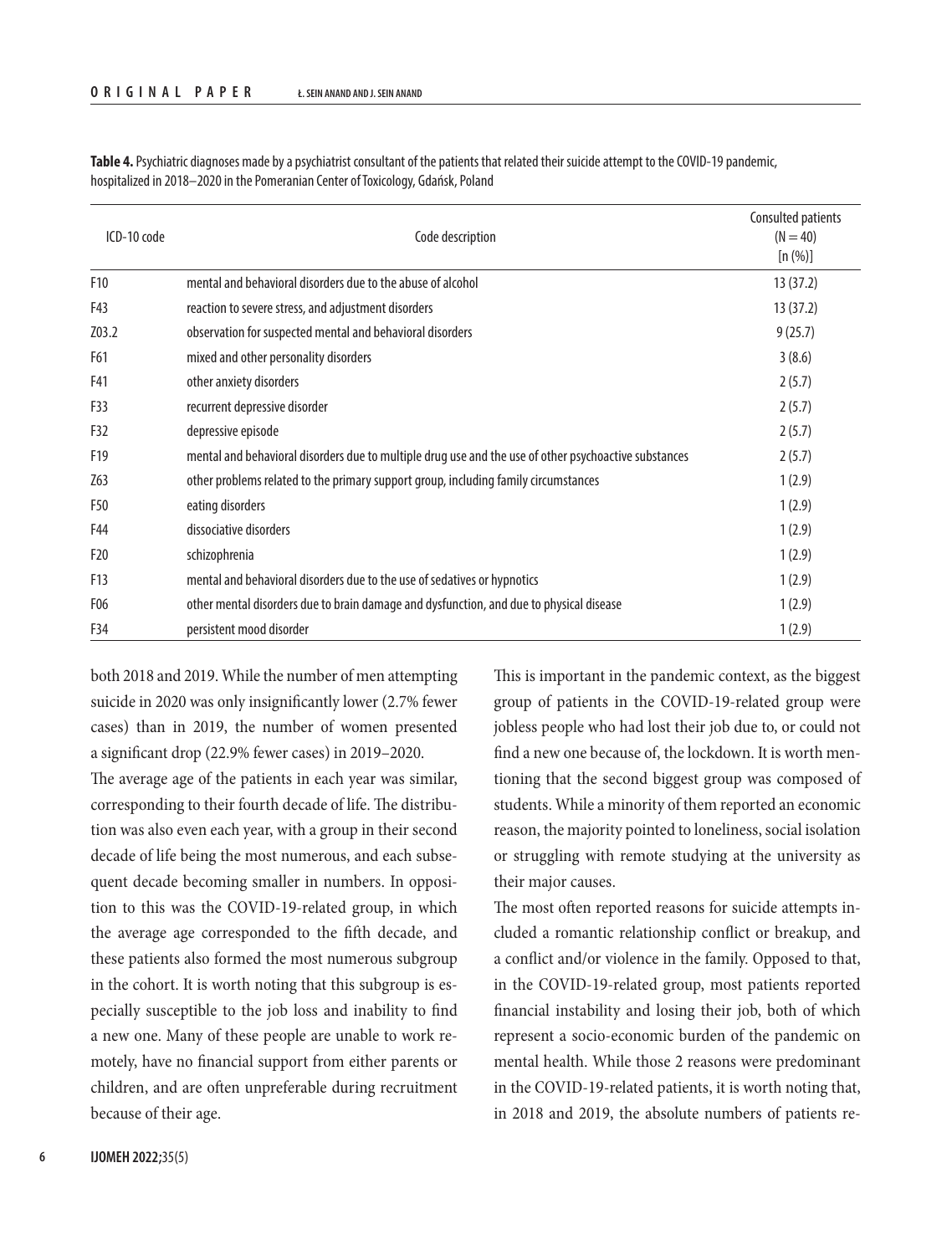porting such reasons were higher than in 2020. There was also a high rate of the occurrence of loneliness and social isolation in the COVID-19-related group, albeit again, there were more patients reporting such reasons in 2018. Only 4 patients reported a fear of the COVID-19 infection or transmission, all of which were attempting suicide in the first 3 months of the pandemic. While some patients reported problems at school or university as their main reasons in 2020, there was a significant drop compared to 2018 and 2019.

The alcohol intoxication rate during attempts in 2020 was higher than in both 2018 and 2019. This is even more prominent considering the COVID-19-related group, where more than half of the patients were intoxicated with alcohol during their attempt, and nearly a third of the patients has been diagnosed with "mental and behavioral disorders due to the use of alcohol" (ICD-10 code F10).

While it is impossible to rule out the possibility of a suicide attempt being made without the influence of alcohol, the authors believe that it is an important observation that highlights the role of alcohol in suicidal trends. It is especially important considering the rise of alcohol consumption rates observed during the COVID-19 pandemic [18].

It is also noteworthy that the COVID-19-related patients were more often admitted after their first suicide attempt than the general population in each year. While this may be incidental, there is also a possibility of it being related to the influence of alcohol.

Nearly a third of the COVID-19-related patients were diagnosed with a "reaction to severe stress, and adjustment disorders" (ICD-10 code F43). Those patients reported no suicidal thoughts after hospitalization and, during the psychiatric exam, their attempt was identified as an impulsive reaction to prolonged and severe stress related to the pandemic. Nearly a fourth of the patients were diagnosed with "observation for suspected mental and behavioral disorders" (ICD-10 code Z03.2), which suggests an underlying psychiatric condition that needs further observation for identification.

While reviewing the data regarding psychiatric diagnoses of the patients, there is a need to consider the limitations, as only 1 psychiatrist had been making all the examinations and the time of observation was relatively short. The authors also could not get the patients' previous psychiatric diagnoses, as most of them had no medical documentation available. Unfortunately, they could not compare the COVID-19-related group to the previous years, as there was a problem with incomplete data and access to psychiatric records of those patients.

The groups of agents most often used in self-poisonings were OTC painkillers (mainly paracetamol and ibuprofen), antidepressants (mainly sertraline and trazodone), antipsychotics (mainly chlorprothixene and levomepromazine) and benzodiazepines or Z-drugs (mainly zolpidem and alprazolam). It is worth mentioning that there was a rise in benzodiazepines and Z-drugs selfpoisonings seen both during the whole 2020 and in the COVID-19-related group, which may suggest higher prescription rates for both anxiety and sleep disorders during the pandemic.

It is worth mentioning that in the COVID-19-related group, patients treated psychiatrically prior to the attempt used mainly psychiatric drugs, with benzodiazepines, antipsychotics and anticonvulsants being the foremost. Even though the patients untreated psychiatrically prior to the attempt mainly chose the OTC painkillers, the combined amount of antidepressants and benzodiazepines used in their attempts outweigh the former. While those drugs need a prescription, mainly from a psychiatrist, in order to be used, many of the patients were prescribed either group of drugs by a family doctor as a treatment for anxiety, depression or insomnia, with an emphasis on the last, as most of those were zolpidem or trazodone, both widely used in sleep disorders. A similar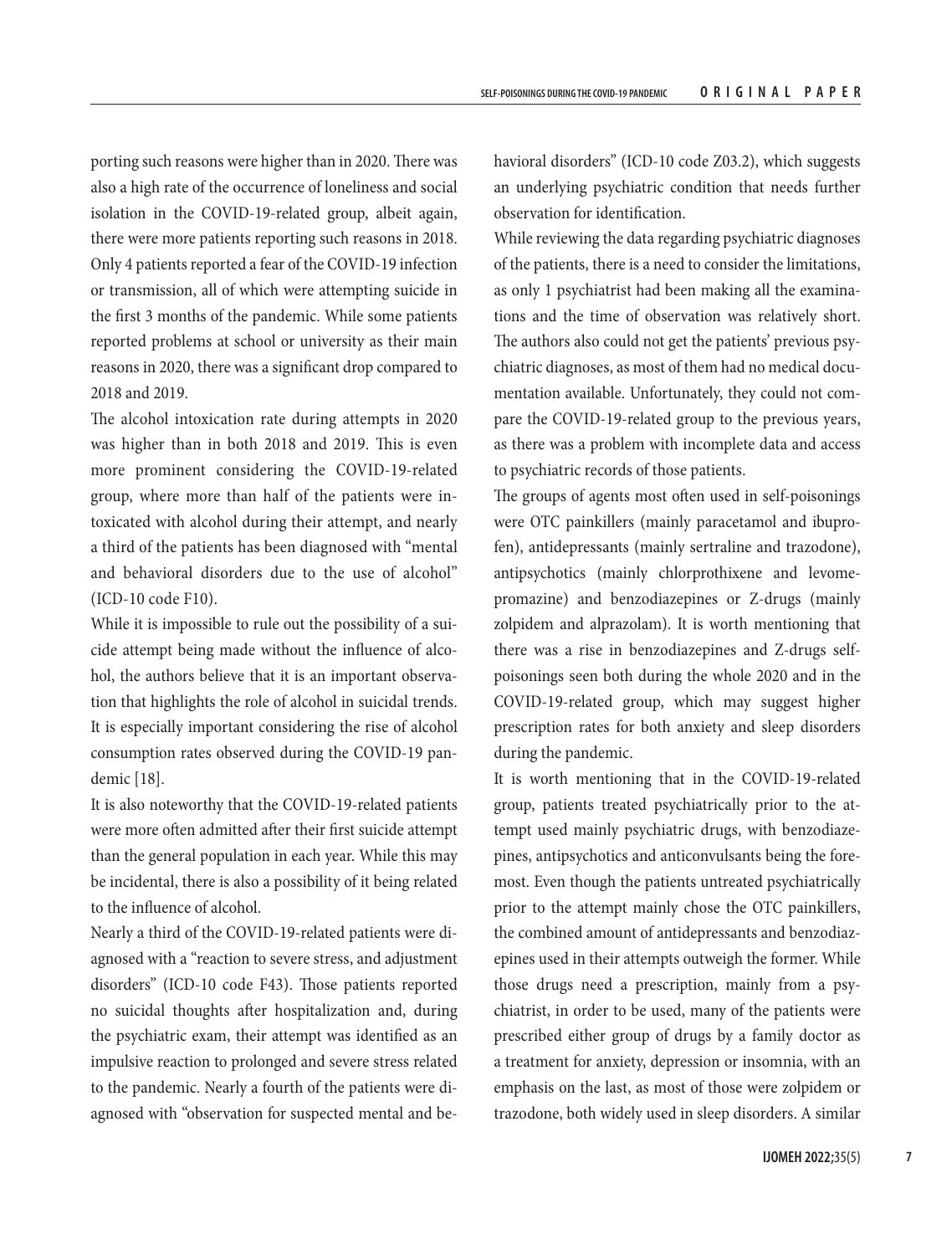observation, but to a lesser extent, was made in the general cohort, as both trazodone and zolpidem were often reported by patients to be used based on prescriptions from family doctors as a treatment for insomnia.

While reviewing the data, some major limitations of the study need to be taken into consideration.

First, while PCT is the only toxicology ward in northern Poland, and covers that entire region for admittances of acute poisoning cases, the group reporting COVID-19 as a reason for self-poisoning is limited in its size and is in no way representative. While comparing it to the whole 2020 and previous years, the small size itself may be the reason for observed differences.

Second, the retrospective model does not allow for further inquiry into either reasons or other details of the patient's history, limiting the authors to study medical records, which after longer periods may not contain every part that interests them from the point of view of this study.

Third, the study is based on information reported by the patients, which may be incomplete or false, as the patients themselves may either be unaware or may not remember the details of their history, or may intentionally refuse to specify, be selective or lie about their reasons, psychiatric history, previous attempts or agents used. The condition of the patients, e.g., being in coma or psychosis, also sometimes made it impossible to get their medical history. It is worth mentioning that the rates of refusals of cooperation were the highest in 2020, as compared to both 2018 and 2019.

For these reasons, the authors think that, in order to form some definite conclusions, there is a need for a largescale, multi-center study of suicidal trends during and after the COVID-19 pandemic.

# **CONCLUSIONS**

During the initial year of the COVID-19 pandemic, there was a fall in the suicide attempts by self-poisonings in northern Poland, significant only in the case of women.

The self-reported reasons for suicide in 2020 remained similar to those in 2018 and 2019, although shifts in some tendencies were observed. There was also an increase in attempts made using benzodiazepines or Z-drugs seen in 2020 and in the COVID-19-related group, as opposed to 2018 and 2019, which suggests a higher use of those drugs in the pandemic.

Because of some limitations of this study, the authors think that there is a need for multi-center, large-scale prospective studies that would provide better insight into pandemic-related suicidal trends, and might help devise a realistic plan to counteract the possible suicidal rise.

### **REFERENCES**

- 1. World Health Organization [Internet]. 11 March 2020 [cited 17 Feb 2021]. WHO Director-General's Opening Remarks at the Media Briefing on COVID-19 – 11 March 2020. Available from: [https://www.who.int/director-general/speeches/detail/](https://www.who.int/director-general/speeches/detail/who-director-general-s-opening-remarks-at-the-media-briefing-on-covid-19---11-march-2020) [who-director-general-s-opening-remarks-at-the-media-brie](https://www.who.int/director-general/speeches/detail/who-director-general-s-opening-remarks-at-the-media-briefing-on-covid-19---11-march-2020) [fing-on-COVID-19---11-march-2020.](https://www.who.int/director-general/speeches/detail/who-director-general-s-opening-remarks-at-the-media-briefing-on-covid-19---11-march-2020)
- 2. Güner R, Hasanoğlu I, Aktaş F. COVID-19: Prevention and control measures in community. Turk J Med Sci. 2020;50(3): 571–7, <https://doi.org/10.3906/sag-2004-146>.
- 3. Kenyon C. Flattening-the-curve associated with reduced COVID-19 case fatality rates – an ecological analysis of 65 countries. J Infect. 2020;81(1):e98–9, [https://doi.org/10.10](https://doi.org/10.1016/j.jinf.2020.04.007) [16/j.jinf.2020.04.007.](https://doi.org/10.1016/j.jinf.2020.04.007)
- 4. Thunström L, Newbold SC, Finnoff D, Ashworth M, Shogren JF. The Benefits and Costs of Using Social Distancing to Flatten the Curve for COVID-19. J Benefit-Cost Analysis. 2020;11(2):179–95, <https://doi.org/10.1017/bca.2020.12>.
- 5. Alfano V, Ercolano S. The Efficacy of Lockdown Against COVID-19: A Cross-Country Panel Analysis. Appl Health Econ Health Policy. 2020;18(4):509–17, [https://doi.org/10.](https://doi.org/10.1007/s40258-020-00596-3) [1007/s40258-020-00596-3](https://doi.org/10.1007/s40258-020-00596-3).
- 6. John A, Pirkis J, Gunnell D, Appleby L, Morrissey J. Trends in suicide during the COVID-19 pandemic. BMJ. 2020;371: m4352,<https://doi.org/10.1136/bmj.m4352>.